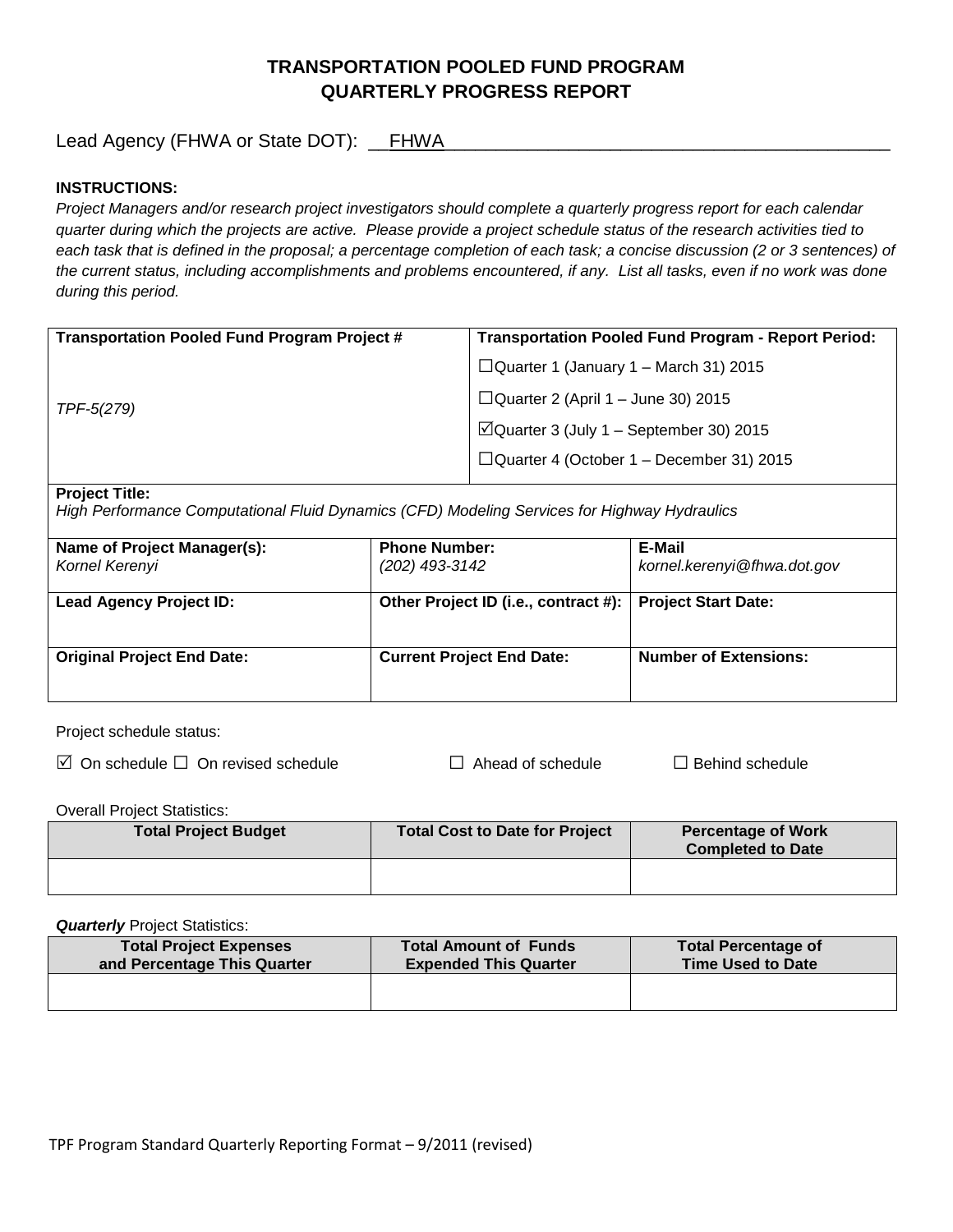## **Project Description**:

The Federal Highway Administration established an Inter-Agency Agreement (IAA) with the Department of Energy's (DOE) Argonne National Laboratory (ANL) Transportation Analysis Research Computing Center (TRACC) to get access and support for High Performance Computational Fluid Dynamics (CFD) modeling for highway hydraulics research conducted at the Turner-Fairbank Highway Research Center (TFHRC) Hydraulics Laboratory. TRACC was established in October 2006 to serve as a high-performance computing center for use by U.S. Department of Transportation (USDOT) research teams, including those from Argonne and their university partners. The objective of this cooperative project is to:

- Provide research and analysis for a variety of highway hydraulics projects managed or coordinated by State DOTs
- Provide and maintain a high performance Computational Fluid Dynamics (CFD) computing environment for application to highway hydraulics infrastructure and related projects
- Support and seek to broaden the use of CFD among State Department of Transportation employees.

The work includes:

- Computational Mechanics Research on a Variety of Projects: The TRACC scientific staff in the computational mechanics focus area will perform research, analysis, and parametric computations as required for projects managed or coordinated by State DOTs.
- Computational Mechanics Research Support: The TRACC support team consisting of highly qualified engineers in the CFD focus areas will provide guidance to users of CFD software on an as needed or periodic basis determined by the State DOTs.
- Computing Support: The TRACC team will use the TRACC clusters for work done on projects; The TRACC system administrator will maintain the clusters and work closely with the Argonne system administrator's community; The TRACC system administrator will also install the latest versions of the STAR-CCM+ CFD software and other software that may be required for accomplishing projects.

### **Progress this Quarter (includes meetings, work plan status, contract status, significant progress, etc.):**

- Optimized Design of In-situ Scour Testing Device (ISTD) Erosion Head
	- An in-situ scour testing device was developed by the Hydraulics Laboratory in Turner-Fairbank Highway Research Center (TFHRC) for use as a foundation design aid by the highway and bridge engineering community. One of the challenges is to achieve a flat surface at the bed which is critical for the accuracy of shear stress measurement. Based on the results of study during last quarter, it is found that there are some ineffective regions between the erosion head and the flat bed, which will significantly impact the suction performance of the ISTD. Therefore the erosion head needs to be further optimized.
	- $\circ$  To increase the suction capacity of the ISTD while maintaining a uniform distribution of bed shear stress, a mesh-morphing technology was used to estimate the deformation of soil bathymetry. From the CFD results, the pressure is more evenly distributed for the optimized erosion head. The drawbacks are the shear stress is near zero on the outer edge and that may not be improved further, the shear stress may not be improved near the center either.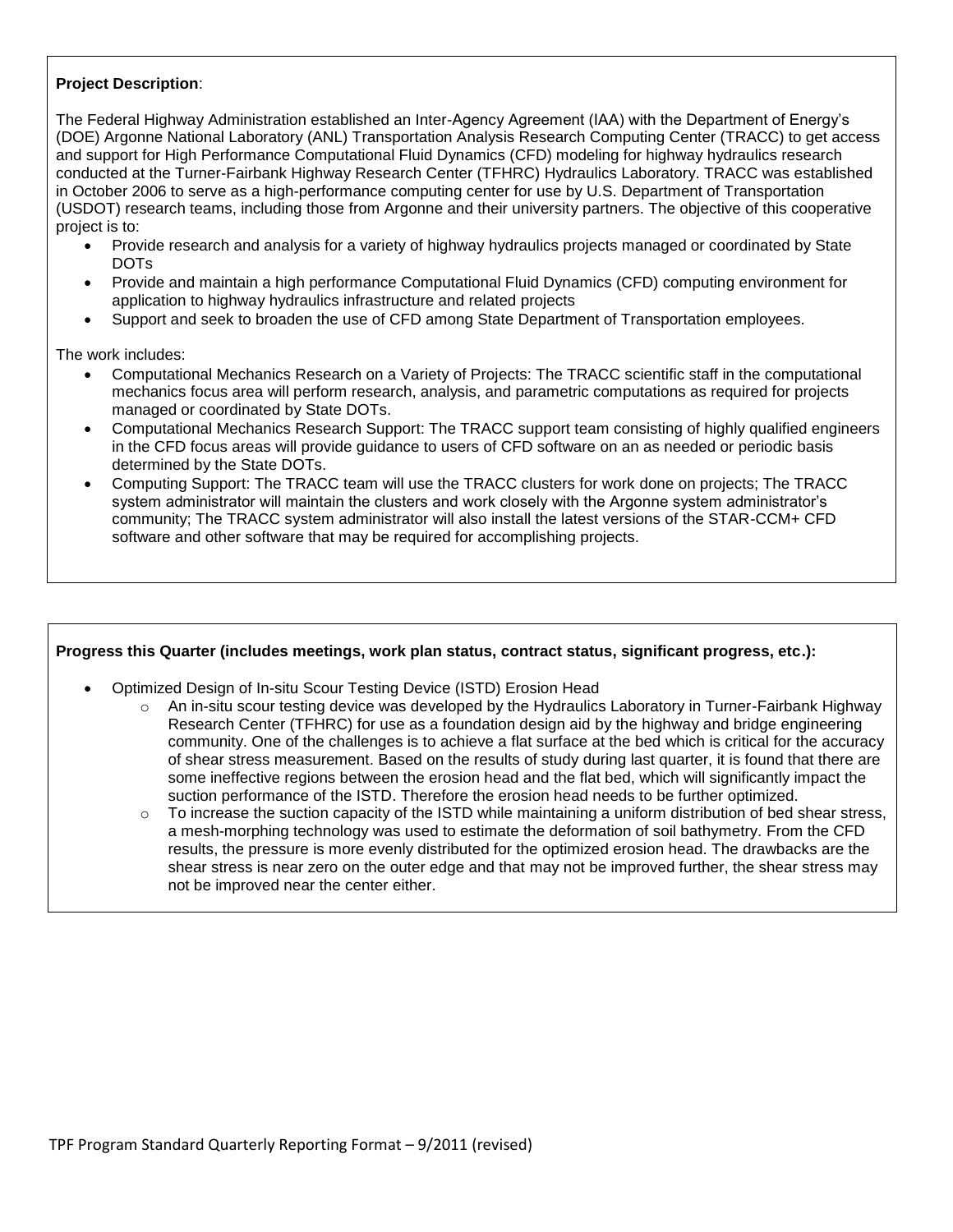

TPF Program Standard Quarterly Reporting Format – 9/2011 (revised)